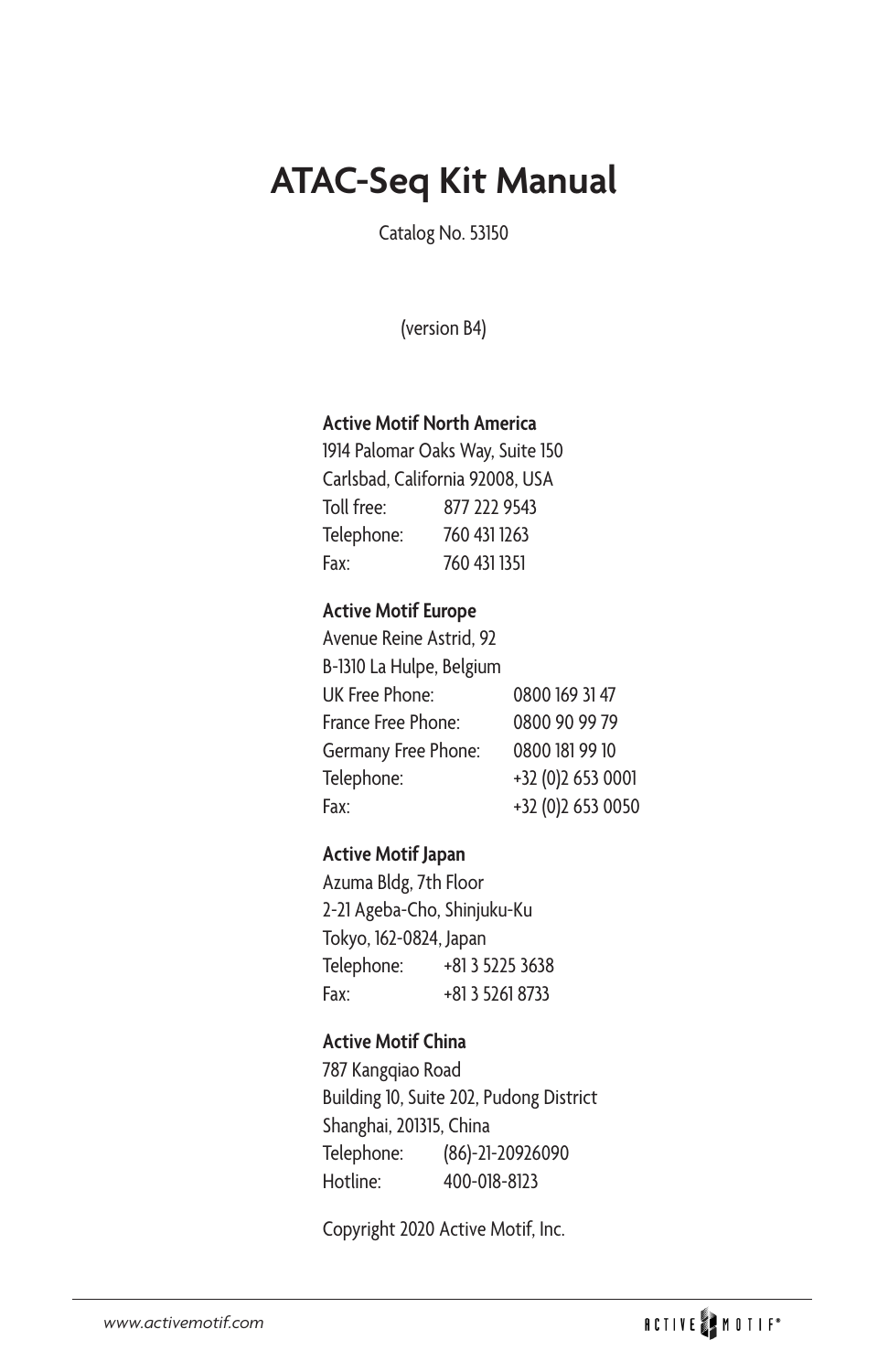#### **TABLE OF CONTENTS Page**

Information in this manual is subject to change without notice and does not constitute a commitment on the part of Active Motif, Inc. It is supplied on an "as is" basis without any warranty of any kind, either explicit or implied. Information may be changed or updated in this manual at any time.

This documentation may not be copied, transferred, reproduced, disclosed, or duplicated, in whole or in part, without the prior written consent of Active Motif, Inc. This documentation is proprietary information and protected by the copyright laws of the United States and international treaties.

The manufacturer of this documentation is Active Motif, Inc.

© 2020 Active Motif, Inc., 1914 Palomar Oaks Way, Suite 150; Carlsbad, CA 92008. All rights reserved.

All trademarks, trade names, service marks or logos referenced herein belong to their respective companies.

For Research Use Only. Not for use in diagnostic procedures.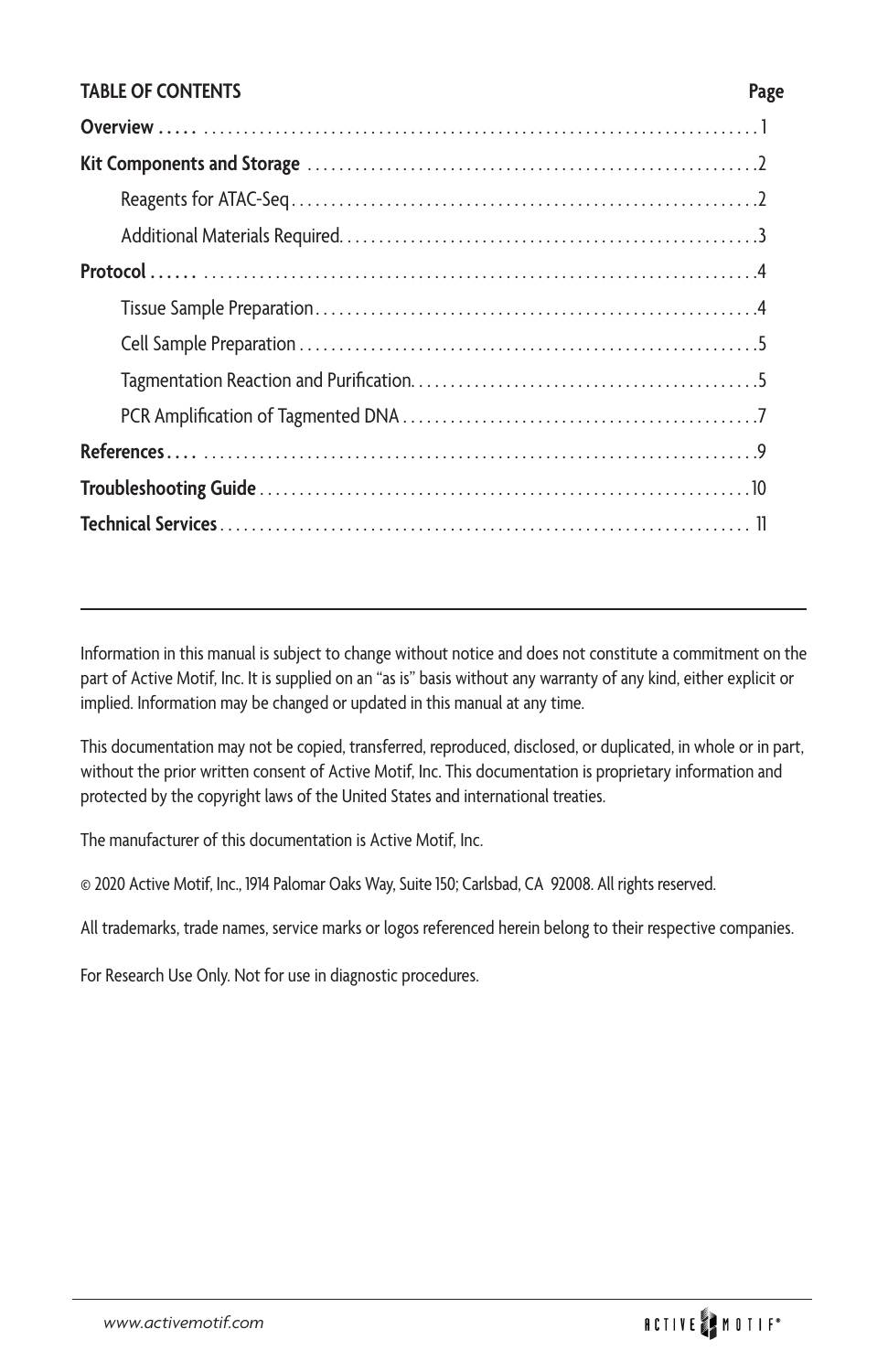### **Overview**

The Assay for Transposase-Accessible Chromatin via Sequencing (ATAC-Seq) method was first introduced in 2013<sup>1</sup>. ATAC-Seq is a rapid assay of the epigenetic state by enabling identification of open chromatin regions. In the assay, intact nuclei are treated with a hyperactive Tn5 transposase mutant which is able to simultaneously tag the target DNA with sequencing adapters and fragment the DNA in a process termed "tagmentation"<sup>2</sup>.

Because of the assay's speed, simplicity, sensitivity, and applicability to a wide range of sample types, ATAC-Seq has become a commonly used epigentic assay, and can serve as a gateway to further, more detailed, epigenetic analyses. The ATAC-Seq Kit provides the reagents necessary to produce 16 unique sequencing-ready Illumina®-compatible ATAC-Seq libraries from 20 - 30 mg tissue or 50,000 - 100,000 cells per reaction.

### **ATAC-Seq Advantages**

- Assess the epigenetic profile of open chromatin regions
- Yields next-gen sequencing-ready processed samples in hours
- Simple and rapid three-step protocol

| product      | format       | catalog no. |
|--------------|--------------|-------------|
| ATAC-Seg Kit | 16 reactions | 53150       |

**Note:** The ATAC-seq Kit is for research use only. Not for use in diagnostic procedures.

Illumina® is a registered trademark of Illumina, Inc.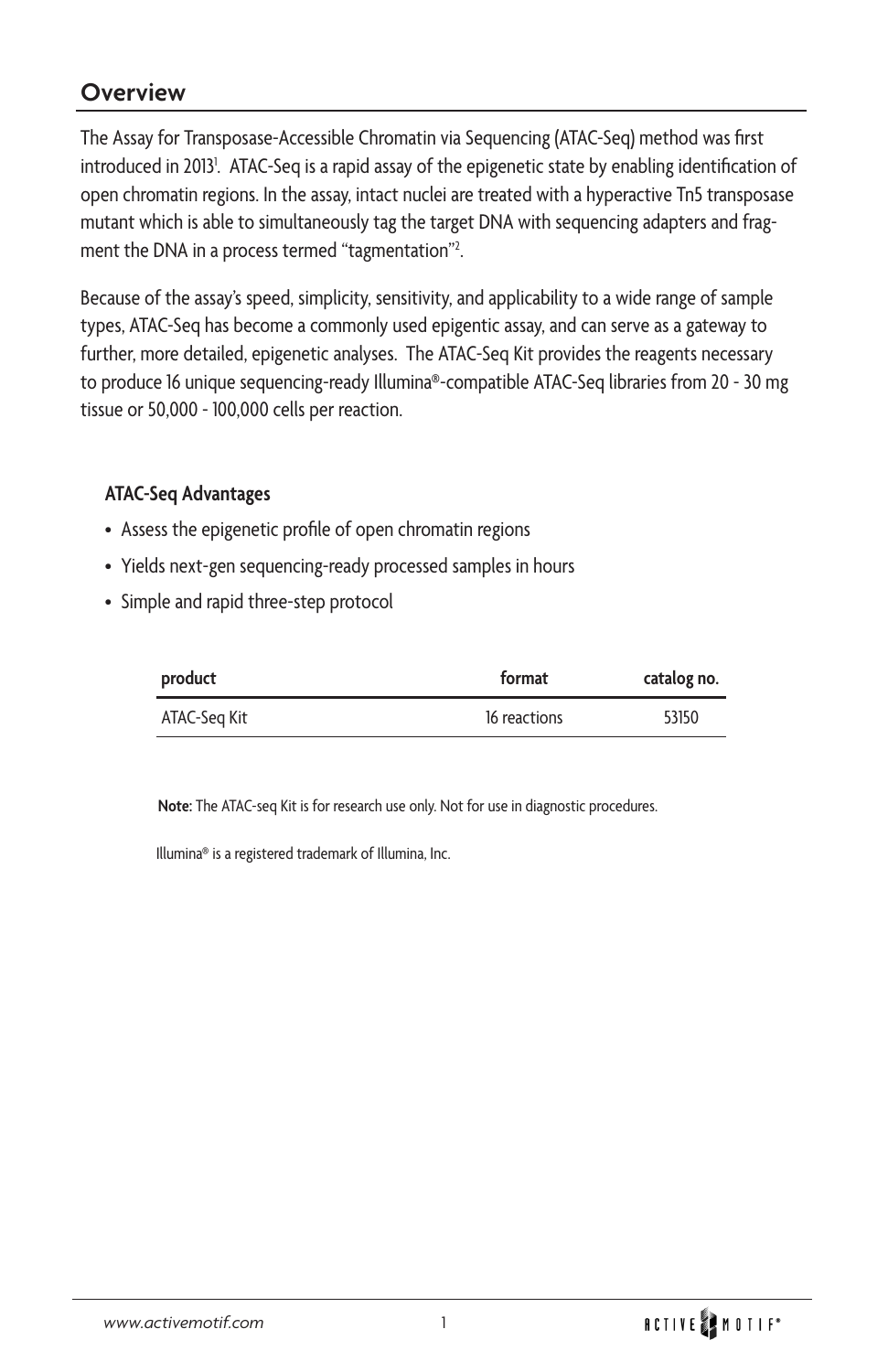### **Kit Components and Storage**

The kit contains sufficient reagents to produce 16 unique next-gen sequencing-ready ATAC-Seq libraries. The reagents in this kit have multiple storage temperatures. The ATAC-Seq Kit is shipped at two temperatures, with one box on dry ice for components to be stored at -20°C, and a second box at room temperature for components to be stored at 4°C. Please store components according to the storage conditions below. All reagents are guaranteed stable for 6 months from date of receipt when stored properly.

| <b>Reagents</b>                         | Quantity        | <b>Storage</b>  |
|-----------------------------------------|-----------------|-----------------|
| <b>ATAC Lysis Buffer</b>                | $17 \text{ ml}$ | <b>RT</b>       |
| Assembled Transposomes                  | 170 µl          | $-20^{\circ}$ C |
| 2X Tagmentation Buffer                  | 425 µl          | $-20^{\circ}$ C |
| <b>IX PBS</b>                           | 2x1ml           | -20°C or RT     |
| <b>10X PBS</b>                          | 500 µl          | <b>RT</b>       |
| 10% Tween 20                            | $10 \mu l$      | <b>RT</b>       |
| 0.5% Digitonin                          | $10 \mu l$      | <b>RT</b>       |
| <b>DNA Purification Columns</b>         | 16 columns      | <b>RT</b>       |
| DNA Purification Binding Buffer         | $4.5$ ml        | <b>RT</b>       |
| <b>DNA Purification Wash Buffer</b>     | $10 \mathrm{m}$ | <b>RT</b>       |
| <b>DNA Purification Elution Buffer</b>  | 5 <sub>ml</sub> | <b>RT</b>       |
| 3 M Sodium Acetate                      | 450 µl          | <b>RT</b>       |
| 10 mM dNTPs                             | 40 µl           | $-20^{\circ}$ C |
| 5X Q5 Buffer                            | 2 x 130 µl      | $-20^{\circ}$ C |
| Q5 High-Fidelity DNA Polymerase (2U/µl) | $10 \mu l$      | $-20^{\circ}$ C |
| i7 Indexed Primer 1                     | $10 \mu l$      | $-20^{\circ}$ C |
| i7 Indexed Primer 2                     | $10 \mu l$      | $-20^{\circ}$ C |
| i7 Indexed Primer 3                     | $10 \mu l$      | $-20^{\circ}$ C |
| i7 Indexed Primer 4                     | 10 µl           | $-20^{\circ}$ C |
| i5 Indexed Primer 1                     | $10 \mu l$      | $-20^{\circ}$ C |
| i5 Indexed Primer 2                     | $10 \mu l$      | $-20^{\circ}$ C |
| i5 Indexed Primer 3                     | $10 \mu l$      | $-20^{\circ}$ C |
| i5 Indexed Primer 4                     | $10 \mu l$      | $-20^{\circ}$ C |
| <b>SPRI Beads</b>                       | 1 <sub>m</sub>  | 4°C             |

## **Reagents for ATAC-Seq**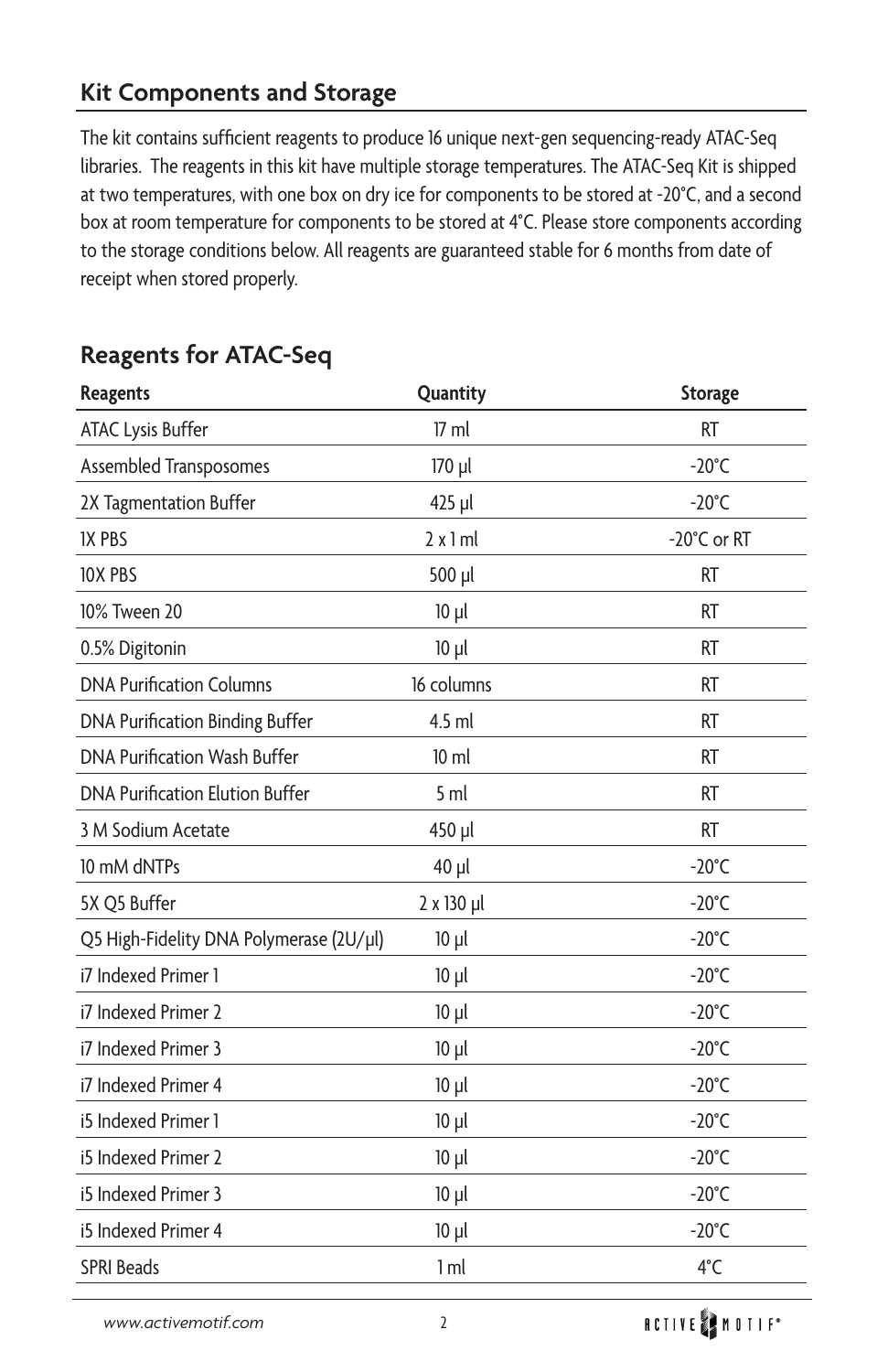### **Additional Materials Required**

- 100% Ethanol
- Deionized water
- Trypan Blue
- Pipettes and corresponding pipette tips
- Microcentrifuge
- Swing-bucket centrifuge
- 1.5 ml microcentrifuge tubes
- 300 µl PCR tubes
- Bar magnet
- 40 µm filter (for tissue samples)
- Razor blade (for tissue samples)
- 5 cm petri dish (for tissue samples)
- 15 ml conical tubes (for tissue samples)
- Ice-cold PBS (for tissue samples)
- Dounce homogenizer (for tissue samples)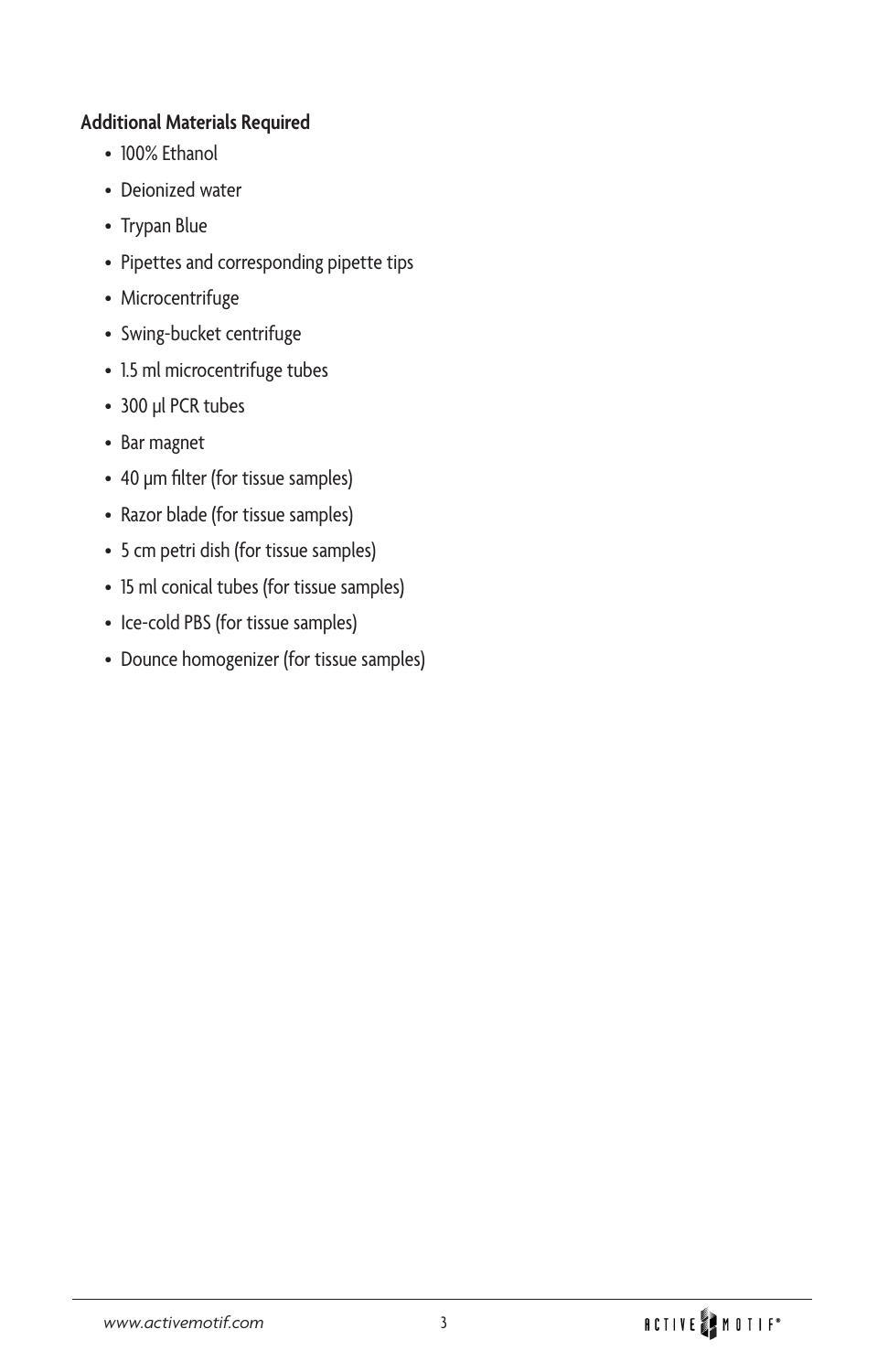## **ATAC-Seq Kit Protocol**

**Note:** The protocols below are designed for 20 to 30 mg tissue or 50,000 to 100,000 cells.

### **Tissue Sample Preparation**

This protocol is designed for 20 to 30 mg of tissue per reaction.

Take SPRI beads out of 4°C and warm to room temperature by simply placing the vial of SPRI beads on the benchtop.

- 1. For each sample, label a 5 cm petri dish and place on wet ice, along with a labeled 15 ml conical tube containing 5 ml ice-cold PBS.
- 2. Transfer each sample to its corresponding dish, mince with a razor blade, and transfer to the corresponding 15 ml conical tube containing ice-cold PBS using a 1 ml pipette tip (the tip can be cut to widen the bore in order to avoid clogging the tip).
- 3. Centrifuge the 15 ml conical tubes at 500 x g for 5 minutes at 4°C.
- 4. Aspirate PBS from centrifuged tube, and add 1 ml ATAC Lysis Buffer.
- 5. Using a 1 ml pipette tip with a widened bore, transfer each sample to a 1 ml dounce homogenizer and dounce slowly for 30 strokes using a tight-fitting pestle (for example, small-clearance, type B).
- 6. Filter each homogenized sample through a 40 µm mesh strainer and collect in a fresh 1.5 ml microcentrifuge tube. Immediately after filtration, take a 10 µl aliquot for cell counting.
- 7. Count the cells in each aliquot using Trypan Blue cell-viability staining (stain in a 1:1 ratio of cell volume:0.4% Trypan Blue). Only nuclei stained blue by Trypan Blue should be counted.
- 8. Invert cell samples gently to mix, then aliquot 50,000 100,000 cells into a new tube.
- 9. Centrifuge the new cell aliquots at 500 x g at  $4^{\circ}$ C for 5 minutes. During this time, prepare the Tagmentation Master Mix.

#### **Tagmentation Master Mix** (per sample)

| Reagent                | Volume     |
|------------------------|------------|
| 2X Tagmentation Buffer | $25$ $\mu$ |
| <b>10X PBS</b>         | $2 \mu l$  |
| 0.5% Digitonin         | $0.5$ µl   |
| 10% Tween 20           | $0.5$ µl   |
| H <sub>2</sub> O       | $12 \mu l$ |
| Assembled Transposomes | $10 \mu$   |

10. Aspirate supernatant and proceed immediately to the Tagmentation Reaction and Purification steps.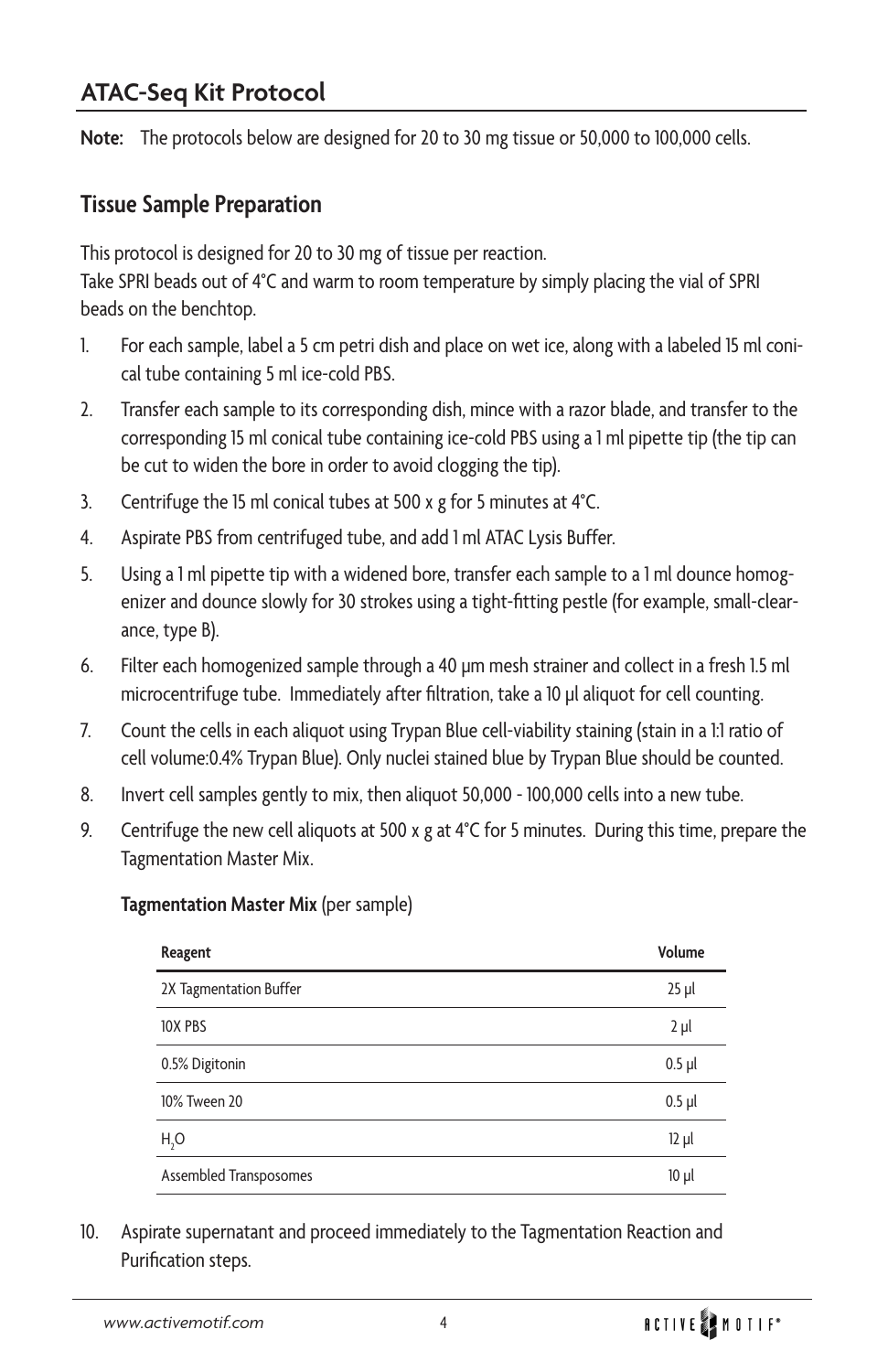## **Cell Sample Preparation**

Take SPRI beads out of 4°C and warm to room temperature by simply placing the vial of SPRI beads on the benchtop.

- 1. Count cells and aliquot 50,000 to 100,000 cells into a fresh 1.5 ml centrifuge tube for each sample.
- 2. Centrifuge the cells at 500 x g for 5 minute at 4°C. Orient the tubes such that the pellet will be where you expect it to be. If there is no visible pellet, spin an additional 5 minutes at 1,000 x g at 4°C.
- 3. Gently remove supernatant by pipetting and add 100 µl of ice-cold PBS. Do not resuspend or disturb pellet. Spin once more at 500 x g for 5 minutes at 4°C.
- 4. Remove supernatant very carefully, ensuring to not disturb the cell pellet. By pipetting, thoroughtly resuspend the cell pellet in 100 µl ice-cold ATAC Lysis Buffer.
- 5. Transfer the resuspended cell pellet to a PCR tube on ice. Immediately spin down at 500 x g for 10 minutes at 4°C. During this time, prepare the Tagmentation Master Mix.

| Reagent                | Volume     |
|------------------------|------------|
| 2X Tagmentation Buffer | $25$ µ     |
| <b>10X PBS</b>         | $2 \mu l$  |
| 0.5% Digitonin         | $0.5$ µl   |
| 10% Tween 20           | $0.5$ µl   |
| $H_2O$                 | $12 \mu l$ |
| Assembled Transposomes | $10 \mu$   |

### **Tagmentation Master Mix** (per sample)

6. After the spin, remove the supernatant very carefully, ensuring the cell pellet is not disturbed (this is a critical step; take extra care to remove the ATAC Lysis Buffer but not lose nuclei). Immediately continue to the Tagmentation Reaction and Purification steps.

## **Tagmentation Reaction and Purification**

- 1. Add 50 µl of Tagmentation Master Mix to each sample (does not have to be on ice). Gently pipette to resuspend nuclei in the Tagmentation Master Mix with a multi-channel pipettor.
- 2. Incubate the tagmentation reaction at 37°C for 30 minutes in a thermomixer (or similar device) set at 800 rpm.
- 3. Immediately following the tagmentation reaction, transfer each sample to a clean 1.5 ml microcentrifuge tube.
- 4. Add 250 µl DNA Purification Binding Buffer and 5 µl 3 M sodium acetate to each sample.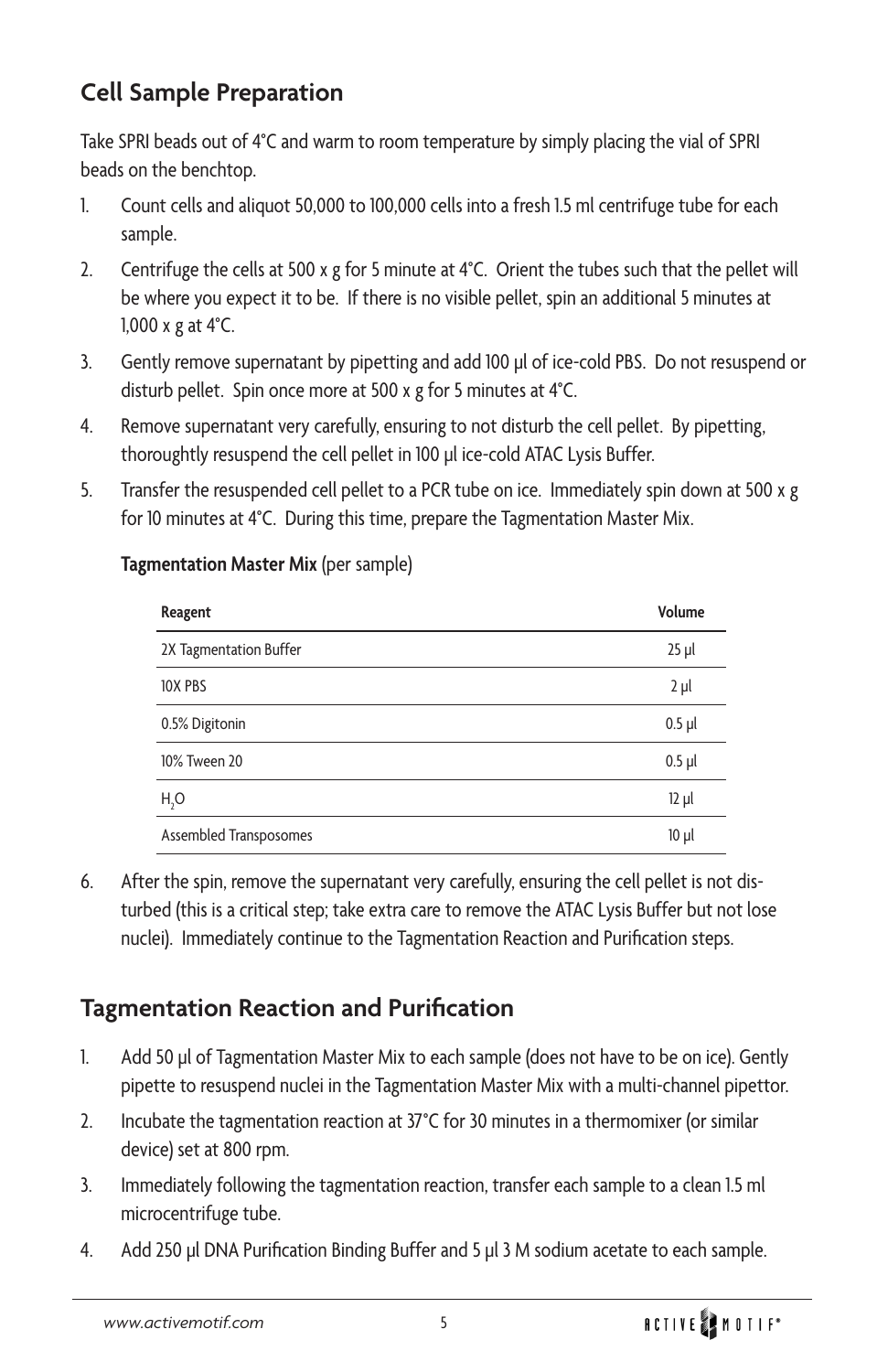5. If the color of the sample is anything other than bright yellow, add additional 3 M sodium acetate in 5 µl increments until the proper color is achieved. Please see the figure below.



**Figure 1: Solution color as a function of pH.**

The DNA Purification Binding Buffer has a pH indicator dye, so that the pH of the solution can easily be determined. Only apply the sample to the column when the solution is bright yellow (tube on the left), indicating a pH under 7.5. DNA will not bind to the column if the pH is higher than 7.5. Note: a full-color PDF of this manual can be downloaded from the Active Motif website, where you can see this figure in color.

- 6. Mix each sample by pipetting.
- 7. For each sample, place a labeled DNA purification column into a collection tube.
- 8 Transfer each sample to its corresponding column, close the cap, and centrifuge at 17,000 x g (14,000 rpm) for 1 minute.
- 9. Discard the flow-through and return the collection tube to the column.

**Note:** 100% ethanol must be added to the Wash Buffer before the first use, to a final concentration of 80%.

- 10. Add 750 µl of Wash Buffer to the column and cap the column.
- 11. Centrifuge at 17,000 x g for 1 minute.
- 12. Discard the flow-through and return the collection tube to the column.
- 13. With the column cap open, centrifuge at 17,000 x g for 2 minutes to remove residual Wash Buffer from the column.
- 14. Transfer each column to a new microcentrifuge tube.
- 15. Add 35 µl of DNA Purification Elution Buffer to the center of the column matrix, cap the column, and incubate for 1 minute at room temperature.
- 16. Centrifuge at 17,000 x g for 1 minute.
- 17. Discard column. DNA purification is complete.
- 18. Purified DNA can be stored at -20°C, or you may proceed directly with the PCR Amplification of Tagmented DNA steps that follow.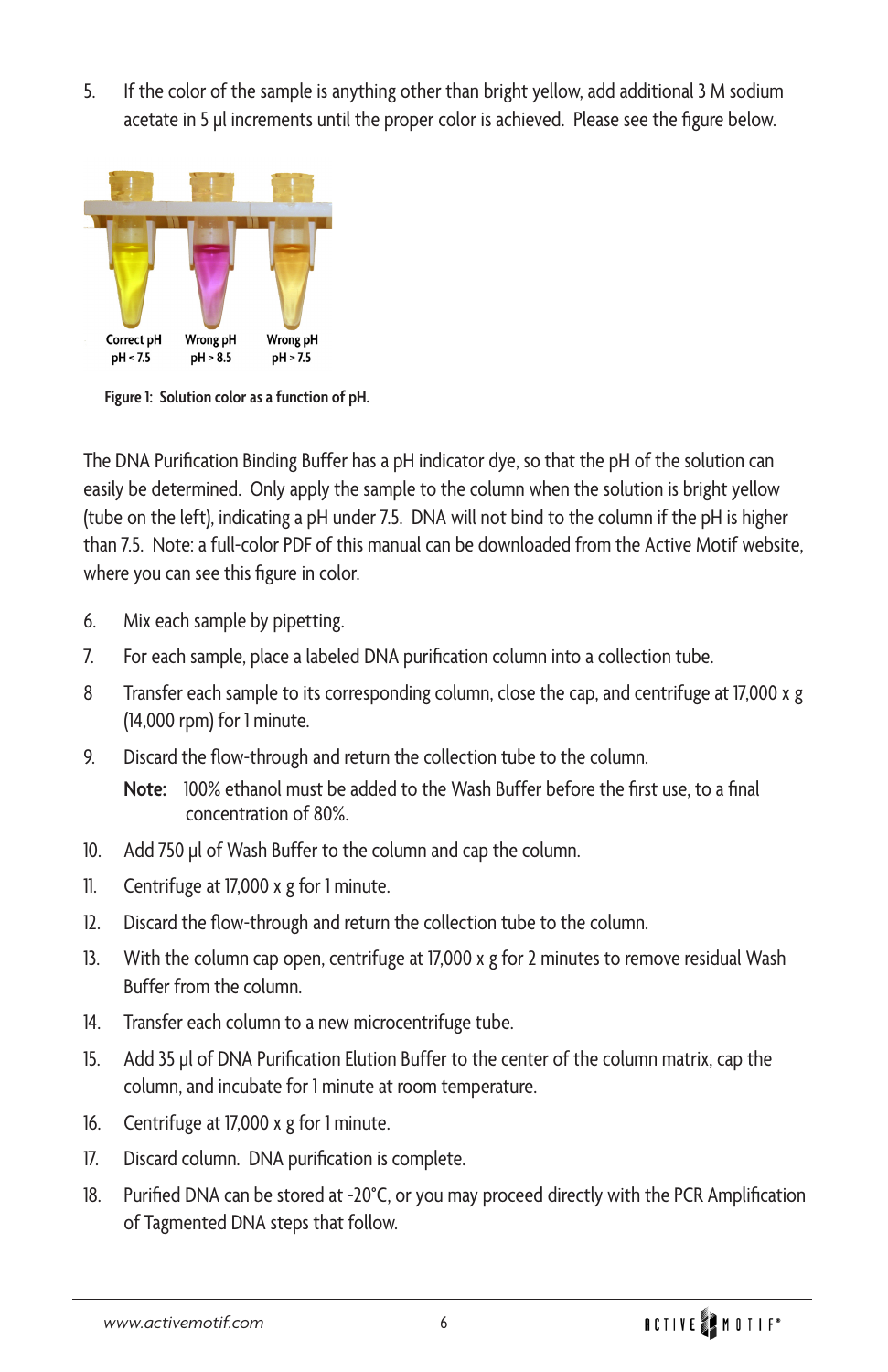## **PCR Amplification of Tagmented DNA**

**Note:** If a kit such as the KAPA Real-Time Library Amplification Kit is used, an initial 72°C extension step is essential.

1. Set up the PCR reactions by adding the components in the order shown below. If libraries are to be multiplexed for sequencing on the same flow cell, ensure that a unique i5 and/or i7 index combination is used for each.

Each sample will require a combination of one i7 Indexed Primer and one i5 Indexed Primer in the PCR amplification reaction. There are  $4 \times 4 = 16$  unique combinations of  $i7/i5$  primers for a total of 16 samples that can be multiplexed. These Indexed Primers are based on Illumina's Nextera adapters.

#### **Per reaction:**

| Use one i7 Indexed Primer         | And use one i5 Indexed Primer     |
|-----------------------------------|-----------------------------------|
| $i7$ Indexed Primer $l = i7$ N701 | $i5$ Indexed Primer $1 = i5$ N501 |
| $i7$ Indexed Primer $2 = i7$ N702 | $i5$ Indexed Primer $2 = i5$ N502 |
| $i7$ Indexed Primer $3 = i7$ N703 | $i5$ Indexed Primer $3 = i5$ N503 |
| $i7$ Indexed Primer $4 = i7$ N704 | $i5$ Indexed Primer $4 = i5$ N504 |

| Reagent                   | Volume    |
|---------------------------|-----------|
| <b>Tagmented DNA</b>      | $33.5$ µl |
| i7 Indexed Primer (25 µM) | $2.5$ µl  |
| i5 Indexed Primer (25 µM) | $2.5$ µl  |
| dNTPs (10 mM)             | 1 µl      |
| 5X Q5 Reaction Buffer     | $10 \mu$  |
| Q5 Polymerase (2 U/µl)    | $0.5$ µl  |

2. Perform PCR using the following program on a thermal cycler (with a heated lid):

72°C 5 minutes 98°C for 30 seconds 10 cycles of: 98°C for 10 seconds, 63°C for 30 seconds, 72°C for 1 minute Hold at 10°C.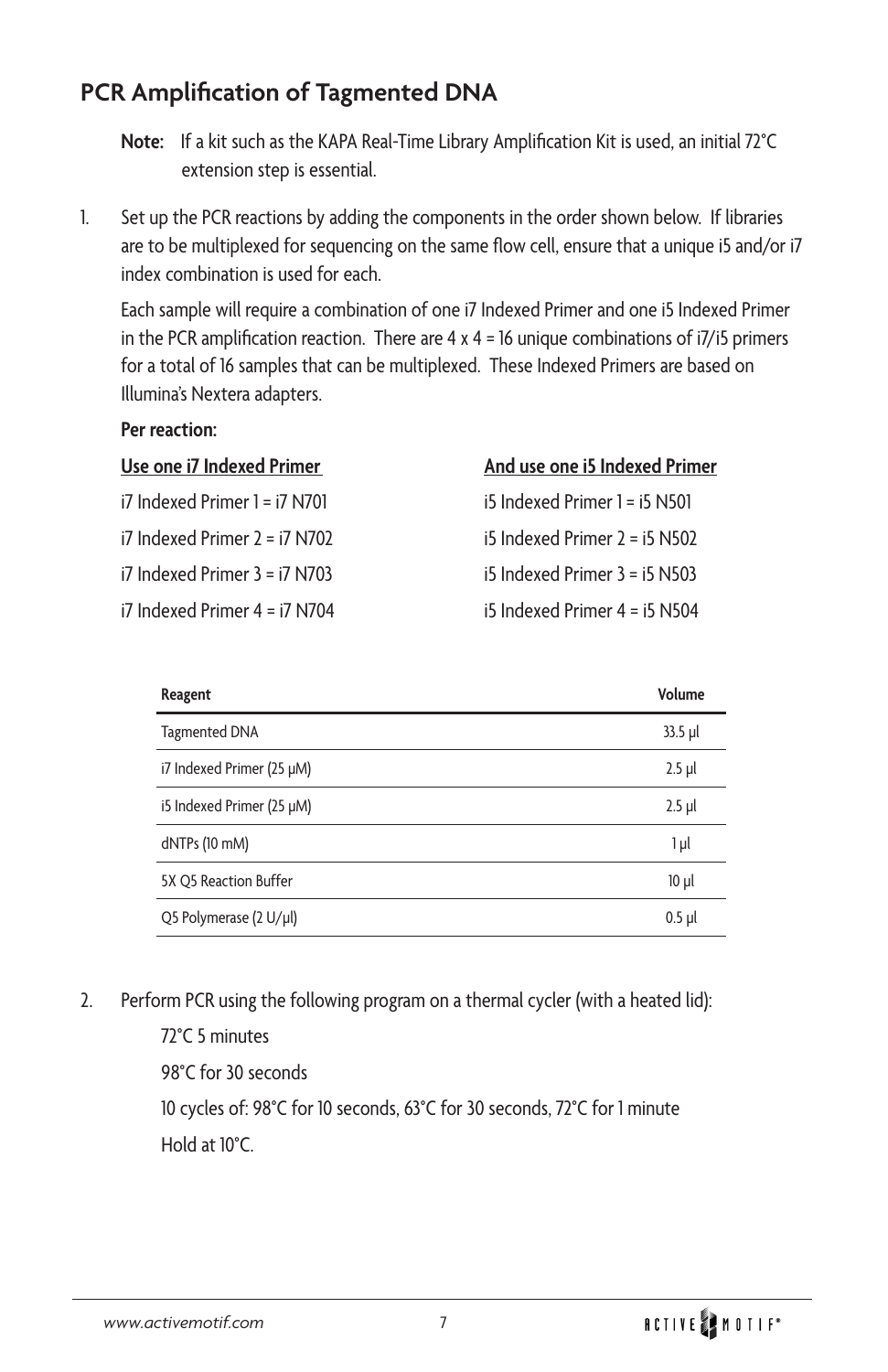- 3. Perform SPRI clean-up with 60 µl SPRI bead solution (1.2X the sample volume), eluting in 20 µl DNA Purification Elution Buffer. Have 400 µl of freshly-prepared 80% ethanol ready per sample:
	- a. Add 60 µl well-mixed, room temperature SPRI Beads to each sample.
	- b. Vortex briefly to mix and incubate for 5 minutes at room temperature to allow beads to bind.
	- c. Apply magnet to collect beads.
	- d. Once the solution is clear, aspirate the supernatant.
	- e. With the magnet still applied to the sample, add 180 µl 80% ethanol to each sample without mixing.
	- f. Incubate for 30 seconds at room temperature.
	- g. Aspirate the supernatant.
	- h. Repeat steps e through g for a second ethanol wash.
	- i. Allow tubes to sit at room temperature so that residual ethanol can evaporate. Once the beads transition from shiny to matte (2-5 minutes), proceed to the next step.
	- j. With the tubes separated from the magnet, add 20 µl DNA Purfication Elution Buffer.
	- k. Cap tubes and vortex to mix.
	- l. Incubate samples for 5 minutes at room temperature.
	- m. Apply magnet to collect beads.
	- n. Once the solution is clear, transfer each supernatant containing the eluted DNA to a fresh tube.
- 4. At this stage, libraries are ready for quantification and sequencing. Use a library quantification kit for next-generation sequencing to quantify the library (e.g. Kapa Biosystems, Catalog No. KR0405). PCR amplified libraries can also be analyzed to assess size distribution with a Bioanalyzer, TapeStation, or similar instrument to assess size distribution..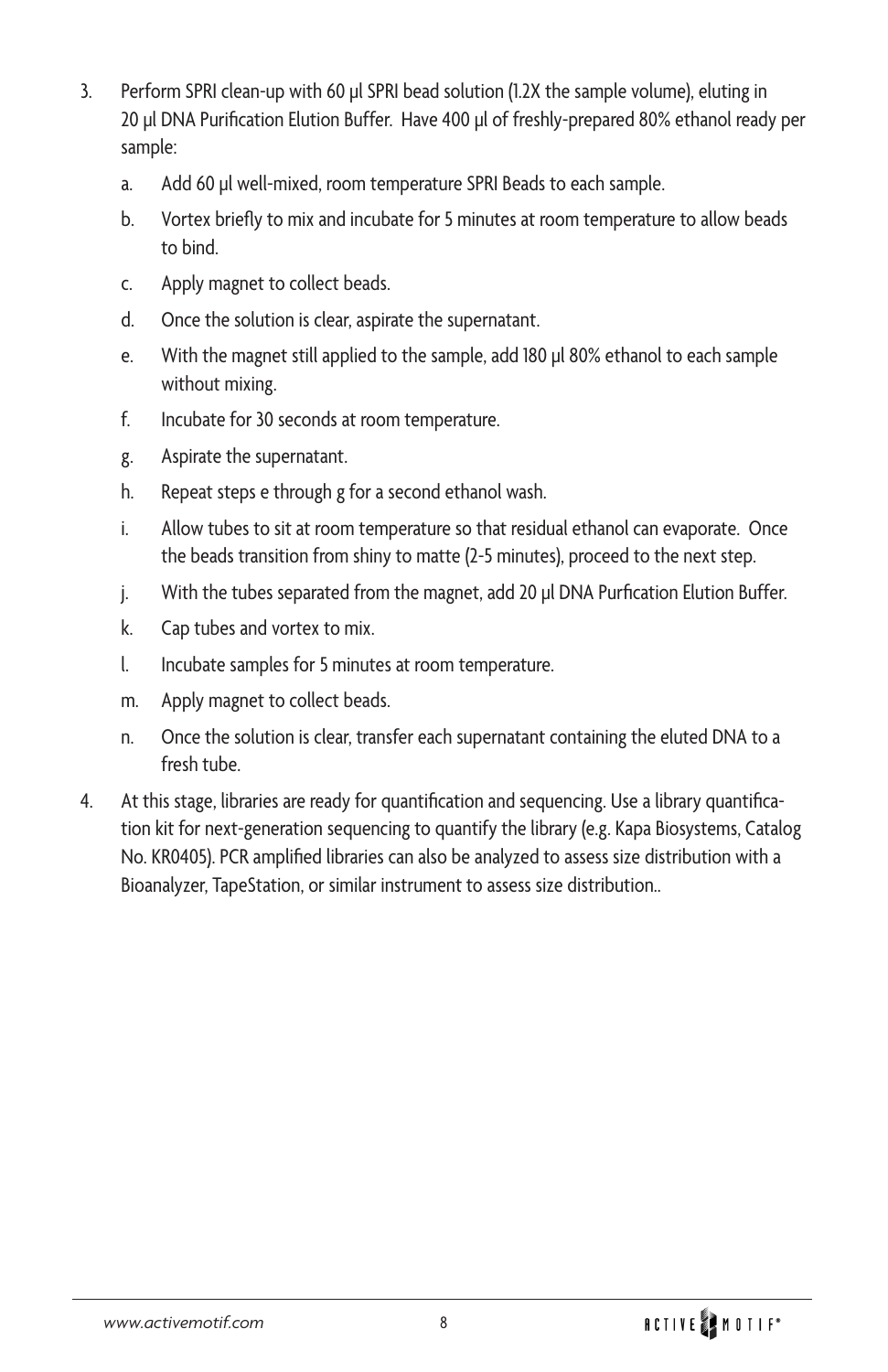## **Index Primers and Sample Sheet Information**

Index 1 (i7) Primers

CAAGCAGAAGACGGCATACGAGAT[i7]GTCTCGTGGGCTCGG

Index 2 (i5) Primers

AATGATACGGCGACCACCGAGATCTACAC[i5]TCGTCGGCAGCGTC

| i7 Index | i7 Sequence                        | Sample Sheet                                                 |  |
|----------|------------------------------------|--------------------------------------------------------------|--|
| N701     | <b>TCGCCTTA</b>                    | <b>TAAGGCGA</b>                                              |  |
| N702     | <b>CTAGTACG</b>                    | <b>CGTACTAG</b>                                              |  |
| N703     | <b>TTCTGCCT</b>                    | AGGCAGAA                                                     |  |
| N704     | <b>GCTCAGGA</b>                    | <b>TCCTGAGC</b>                                              |  |
| i5 Index | i5 Sequence                        | Sample Sheet (NovaSeq,<br>MiSeq, HiSeq 2000/2500)            |  |
| N501     | <b>TAGATCGC</b>                    | <b>TAGATCGC</b>                                              |  |
| N502     | <b>CTCTCTAT</b>                    | <b>CTCTCTAT</b>                                              |  |
| N503     | <b>TATCCTCT</b>                    | <b>TATCCTCT</b>                                              |  |
| N504     | AGAGTAGA                           | AGAGTAGA                                                     |  |
| i5 Index | i5 Sequence                        | Sample Sheet (iSeq,<br>MiniSeq, NextSeq,<br>HiSeq 3000/4000) |  |
| N501     | <b>GCGATCTA</b><br><b>TAGATCGC</b> |                                                              |  |
| N502     | <b>CTCTCTAT</b>                    | ATAGAGAG                                                     |  |
| N503     | <b>TATCCTCT</b>                    | AGAGGATA                                                     |  |
| N504     | AGAGTAGA                           | <b>TCTACTCT</b>                                              |  |

Sequence for Read 1 and Read 2 adapter trimming: CTGTCTCTTATACACATCT.

## **References**

- 1. Buenrostro, J. D., *et al.* (2013) *Nat. Methods* 10: 1213-1218.
- 2. Adley, A., *et al.* (2010) *Genome Biol.* 11.
- 3. Corces, M. R. *et al.* (2017) *Nat. Methods* 14: 959-962.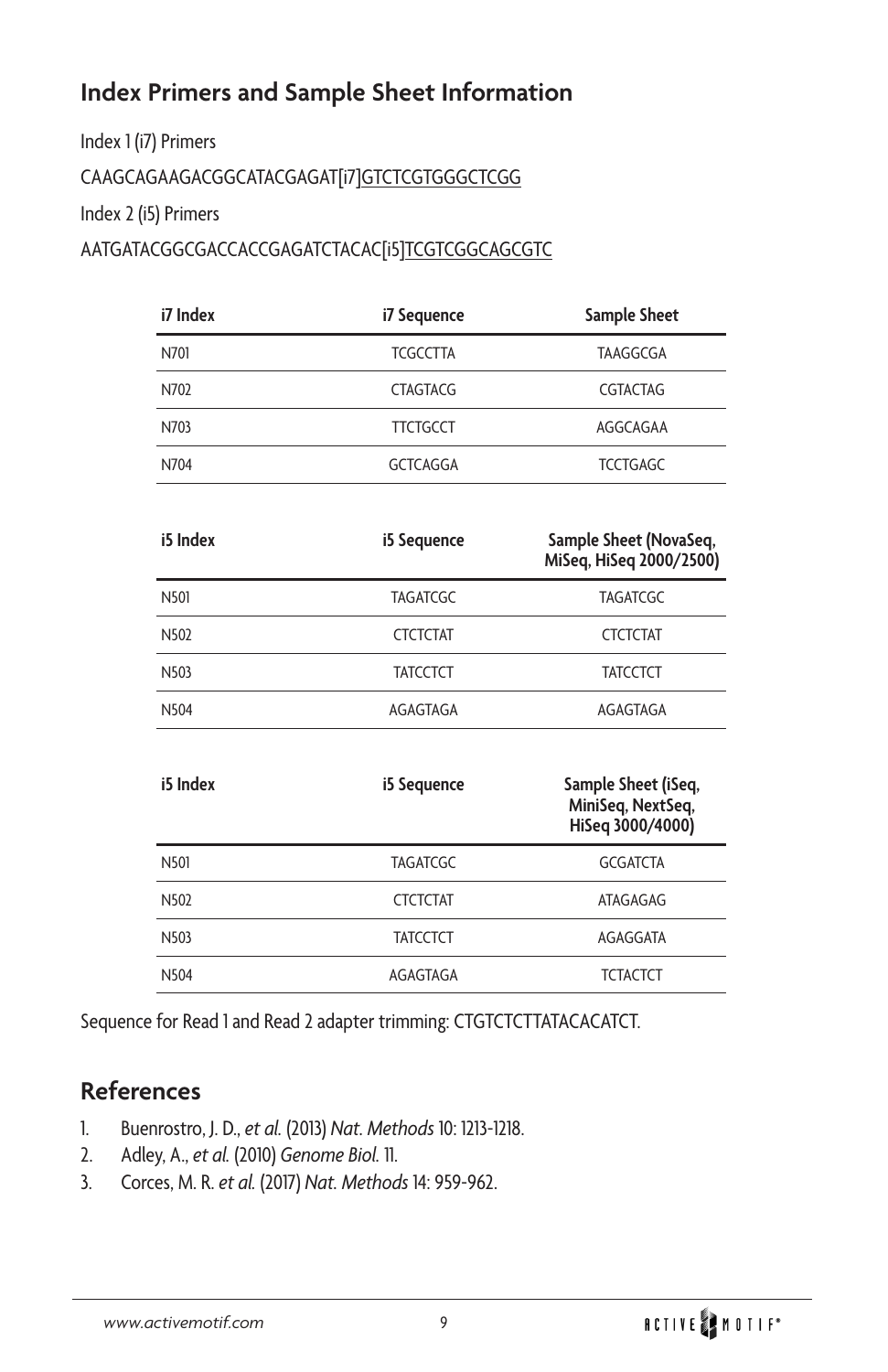# **Section B. Troubleshooting Guide**

| Problem/question                      | Possible cause                                                                                                                                                                                               | Recommendation                                                                                                                                                                                                                                                                                                                                                    |
|---------------------------------------|--------------------------------------------------------------------------------------------------------------------------------------------------------------------------------------------------------------|-------------------------------------------------------------------------------------------------------------------------------------------------------------------------------------------------------------------------------------------------------------------------------------------------------------------------------------------------------------------|
| High background in<br>sequencing data | Cell viability may be<br>the issue. Apoptotic<br>cells release unpro-<br>tected DNA that is<br>much more accessible<br>to Tn5 than DNA in<br>compacted chromatin,<br>leading to high back-<br>ground signal. | Optional treatment with DNase I can improve results. This<br>treatment is only an option of cells that are viable and able to<br>exclude the enzyme <sup>3</sup> .                                                                                                                                                                                                |
| No library produced                   | Sample loss is possible<br>throughout the pro-<br>tocol, especially when<br>working with small<br>numbers of cells as the<br>pellet may be difficult<br>or impossible to see.                                | Be sure to orient tubes so you know where the cell pellet will<br>be, and pipette from the side of the tube that is opposite from<br>the pellet in all centrifugation steps except for the removal<br>of lysis buffer where a few microliters of supernatant can be<br>left behind                                                                                |
|                                       | Incompatible amplifi-<br>cation program used.                                                                                                                                                                | An initial 72°C extension step before denaturation is essential<br>for ATAC-Seq libraries because the 5' ends of adapters' non-<br>transferred strands are not ligated to insert DNA by the en-<br>zyme. The extension is therefore required in order to produce<br>the anchor site for the index primers. There is no real recovery<br>from this, unfortunately. |